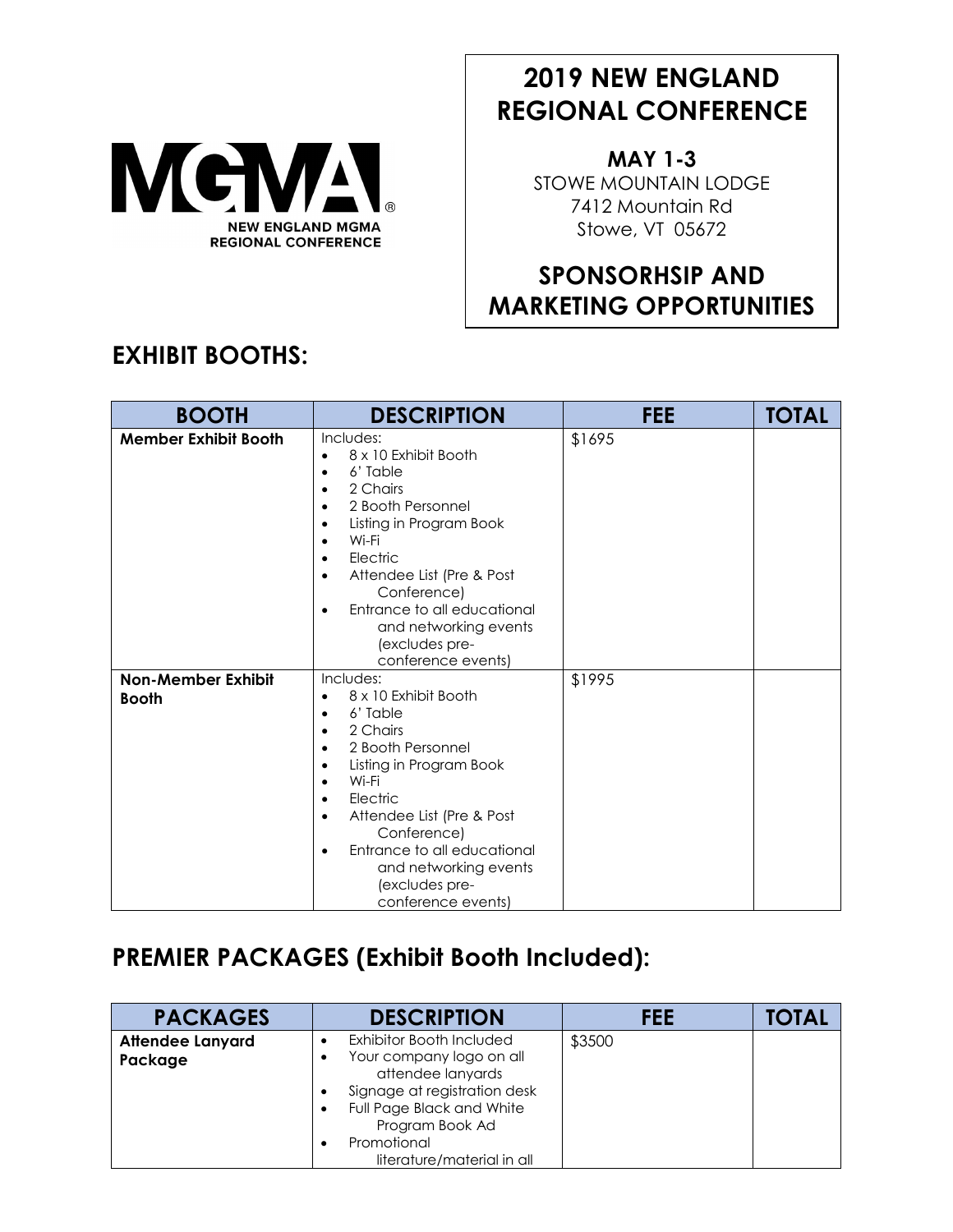|                                  | attendee bags          |                                 |                      |
|----------------------------------|------------------------|---------------------------------|----------------------|
|                                  | Recognition on website |                                 |                      |
| <b>Vendor Game Sponsor</b>       | $\bullet$              | Exhibit Booth Included          | \$4000               |
|                                  | $\bullet$              | Your logo on all game cards     |                      |
|                                  |                        | given to all attendees          |                      |
|                                  |                        | Signage at Registration Desk    |                      |
|                                  |                        | and in Exhibit Hall             |                      |
|                                  |                        | announcing prizes               |                      |
|                                  |                        | Recognition in Program Book     |                      |
|                                  |                        | Promotional                     |                      |
|                                  |                        | literature/material in all      |                      |
|                                  |                        | attendee bags                   |                      |
|                                  | ٠                      | Recognition on website          |                      |
| <b>Cyber Café &amp; Charging</b> | $\bullet$              | Exhibit Booth Included          | \$4000               |
|                                  | $\bullet$              | Signage at Café                 |                      |
| <b>Station Sponsor</b>           | $\bullet$              | Meet and greet attendee at      |                      |
|                                  |                        | Café                            |                      |
|                                  | $\bullet$              | Two laptops for use by          |                      |
|                                  |                        | attendees                       |                      |
|                                  | $\bullet$              | Variety of chargers for         |                      |
|                                  |                        | attendee devices                |                      |
|                                  |                        | Recognition in Program Book     |                      |
|                                  |                        | Promotional                     |                      |
|                                  |                        | literature/material in all      |                      |
|                                  |                        | attendee bags                   |                      |
|                                  |                        | Recognition on website          |                      |
|                                  | ٠                      | <b>Exhibitor Booth Included</b> |                      |
| <b>Attendee Bag Package</b>      | $\bullet$              |                                 | \$4500               |
|                                  | $\bullet$              | Your company logo on all        |                      |
|                                  |                        | attendee bags                   |                      |
|                                  | $\bullet$              | Signage at registration desk    |                      |
|                                  | $\bullet$              | Full Page Black and White       |                      |
|                                  |                        | Program Book Ad                 |                      |
|                                  |                        | Promotional                     |                      |
|                                  |                        | literature/material in all      |                      |
|                                  |                        | attendee bags                   |                      |
|                                  | $\bullet$              | Recognition on website          |                      |
| <b>Program Book Sponsor</b>      | $\bullet$              | Exhibit Booth Included          | \$5000               |
|                                  | $\bullet$<br>$\bullet$ | Logo on front cover             |                      |
|                                  |                        | Inside Front Cover Full Page    |                      |
|                                  |                        | ad                              |                      |
|                                  |                        | Signage at registration desk    |                      |
|                                  | $\bullet$              | Recognition in Program Book     |                      |
|                                  | $\bullet$              | Promotional                     |                      |
|                                  |                        | literature/material in all      |                      |
|                                  |                        | attendee bags                   |                      |
|                                  | $\bullet$              | Recognition on website          |                      |
| <b>Keynote Sponsor</b>           | $\bullet$              | Exhibit Booth Included          | \$5000 (2 available) |
|                                  | $\bullet$              | Signage at door and             |                      |
|                                  |                        | registration desk               |                      |
|                                  | $\bullet$              | Literature/material handout     |                      |
|                                  |                        | at door                         |                      |
|                                  | $\bullet$              | 2-3 Minute Company              |                      |
|                                  |                        | Introduction                    |                      |
|                                  |                        | Speaker introduction            |                      |
|                                  | $\bullet$              | Recognition in Program Book     |                      |
|                                  | $\bullet$              | Promotional                     |                      |
|                                  |                        | literature/material in all      |                      |
|                                  |                        | attendee bags                   |                      |
|                                  | $\bullet$              | Recognition on website          |                      |
| <b>Welcome Reception/Pig</b>     | $\bullet$              | Exhibit Booth Included          | \$6000               |
| <b>Roast Sponsor</b>             | $\bullet$              | Signage at door and             |                      |
|                                  |                        | registration desk               |                      |
|                                  | $\bullet$              | Welcome attendees at door       |                      |
|                                  |                        | with your promotional           |                      |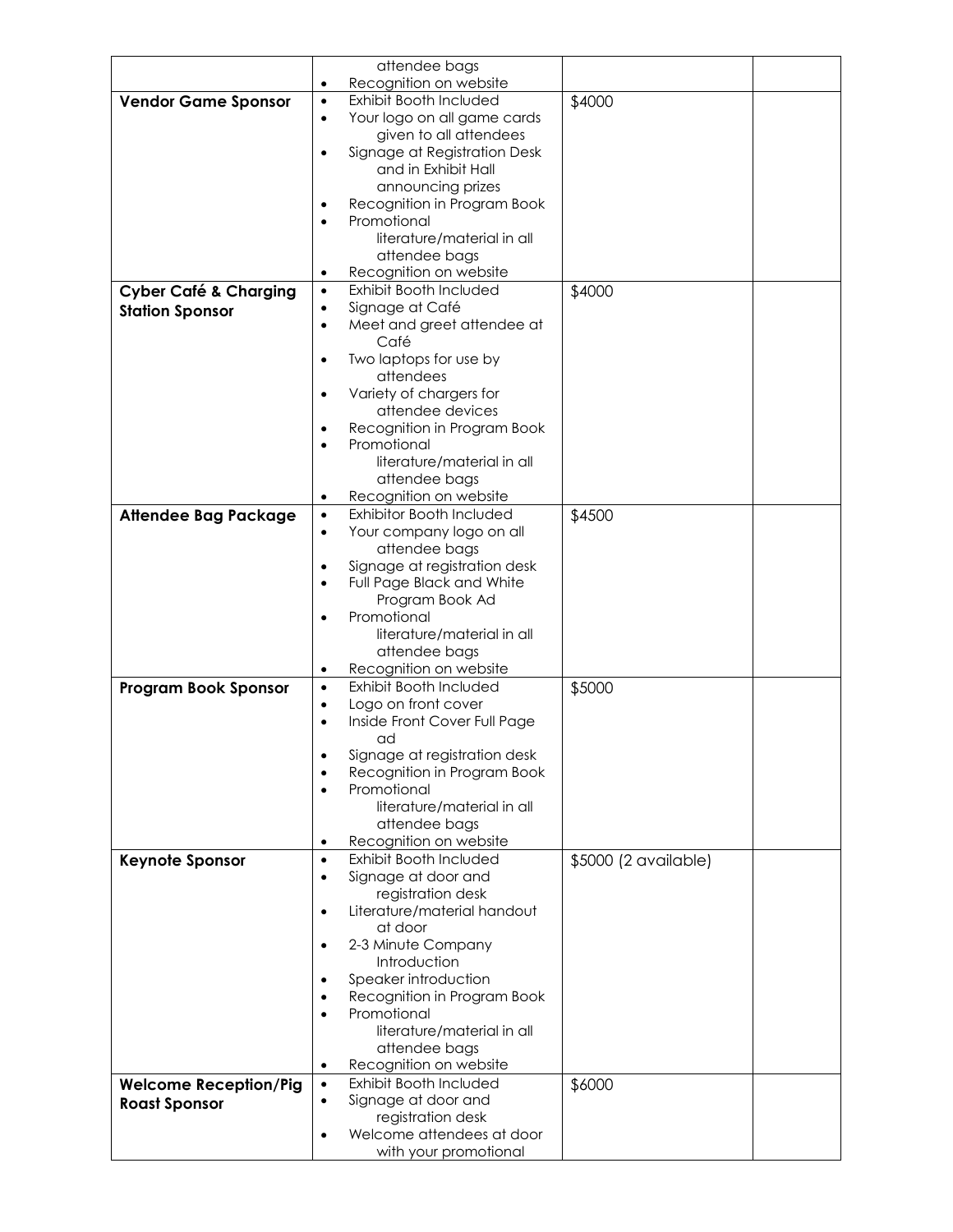|                             | giveaway<br>Dinner Napkins with your logo                     |
|-----------------------------|---------------------------------------------------------------|
|                             | Full Page Black and White                                     |
|                             | Program Book Ad                                               |
|                             | Promotional<br>$\bullet$                                      |
|                             | literature/material in all                                    |
|                             | attendee bags                                                 |
|                             | Recognition on website                                        |
| Welcome                     | Exhibit Booth Included<br>\$6000<br>$\bullet$                 |
| <b>Reception/Craft Beer</b> | Signage at door and                                           |
| Sponsor                     | registration desk                                             |
|                             | Welcome attendees at door                                     |
|                             | with your promotional                                         |
|                             | giveaway                                                      |
|                             | Beer Cups with your logo                                      |
|                             | Cocktail Napkins with your<br>$\bullet$                       |
|                             | logo                                                          |
|                             | Full Page Black and White                                     |
|                             | Program Book Ad                                               |
|                             | Promotional                                                   |
|                             | literature/material in all                                    |
|                             | attendee bags                                                 |
|                             | Recognition on website<br>$\bullet$<br>Exhibit Booth Included |
| <b>Thursday Night</b>       | \$6000<br>$\bullet$<br>Signage at door and<br>٠               |
| <b>Networking Event</b>     | registration desk                                             |
| Sponsor                     | Introduction by Band<br>٠                                     |
|                             | Cocktail Napkins with your<br>$\bullet$                       |
|                             | logo                                                          |
|                             | Photo Booth                                                   |
|                             | <b>Party Props</b>                                            |
|                             | Recognition in Program Book<br>$\bullet$                      |
|                             | Promotional                                                   |
|                             | literature/material in all                                    |
|                             | attendee bags                                                 |
|                             | Recognition on website                                        |

### **SPONSORSHIPS:**

| <b>SPONSORSHIPS</b>                | <b>DESCRIPTION</b>                                                                                                                                                                                                                                                             | FEE                 | <b>TOTAL</b> |
|------------------------------------|--------------------------------------------------------------------------------------------------------------------------------------------------------------------------------------------------------------------------------------------------------------------------------|---------------------|--------------|
| <b>Conference Break</b><br>Sponsor | Signage at entrance and in<br>٠<br>hall<br>Greet attendees at entrance<br>to hall<br>Recognition in Program Book<br>Promotional<br>$\bullet$<br>literature/material in all<br>attendee bags<br>Recognition on website event<br>٠<br>page                                       | \$500 (4 available) |              |
| <b>Break Out Room</b><br>Sponsor   | Signage at door<br>٠<br>Introduction of speakers<br>٠<br>Table in room for your<br>literature<br>Room monitor<br>٠<br>Recognition in Program Book<br>٠<br>Promotional<br>$\bullet$<br>literature/material in all<br>attendee bags<br>Recognition on website event<br>٠<br>page | \$500 (4 available) |              |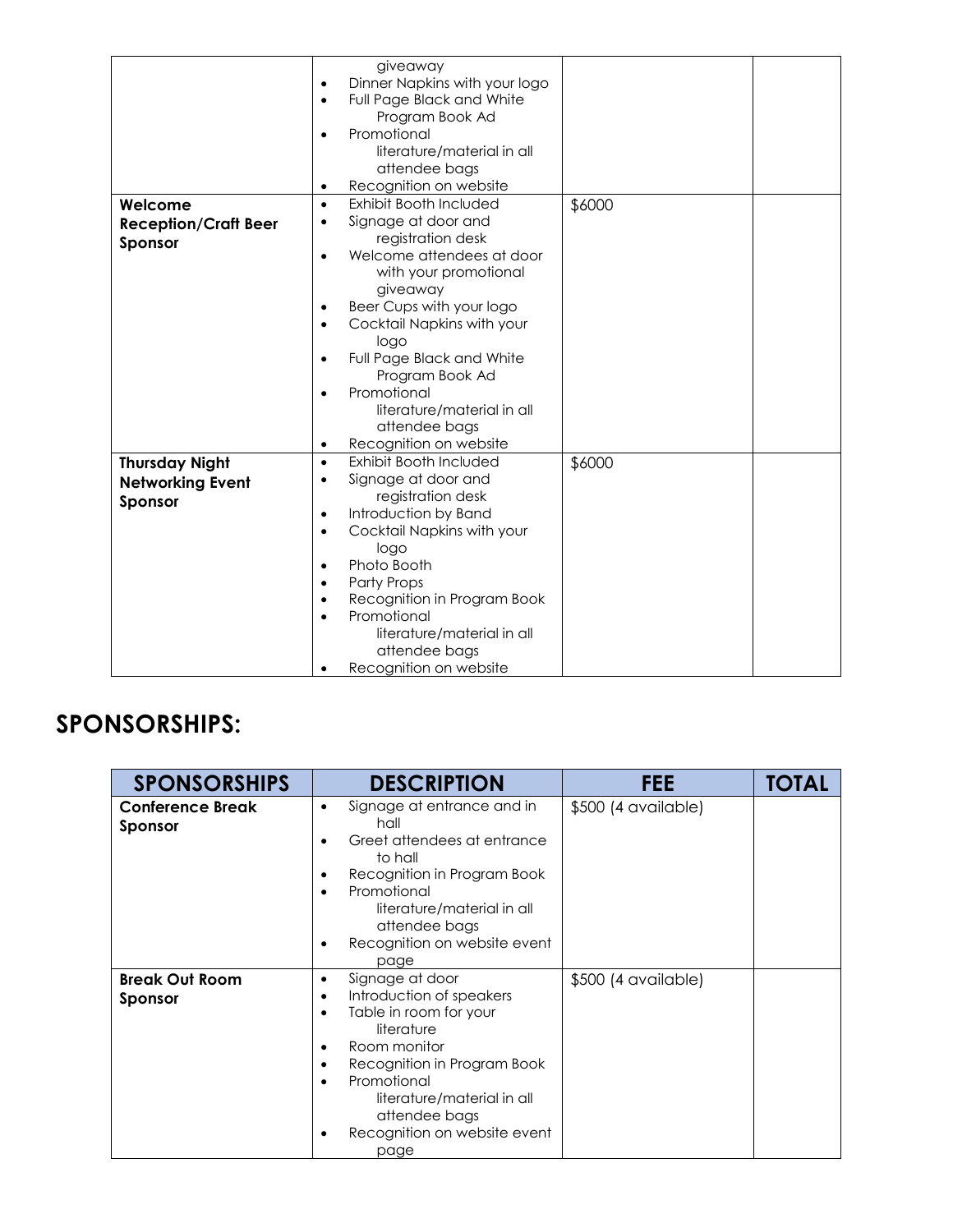| <b>Breakfast Sponsor</b>                             | $\bullet$              | Signage at entrance and in                              | \$1000 (2 available)    |  |
|------------------------------------------------------|------------------------|---------------------------------------------------------|-------------------------|--|
|                                                      | hall                   |                                                         |                         |  |
|                                                      | ٠                      | Greet attendees at entrance                             |                         |  |
|                                                      |                        | to hall                                                 |                         |  |
|                                                      | ٠                      | 2-minute company                                        |                         |  |
|                                                      |                        | introduction                                            |                         |  |
|                                                      | ٠                      | Recognition in Program Book<br>Promotional              |                         |  |
|                                                      |                        | literature/material in all                              |                         |  |
|                                                      |                        | attendee bags                                           |                         |  |
|                                                      | $\bullet$              | Recognition on website event                            |                         |  |
|                                                      |                        | page                                                    |                         |  |
| <b>Snack Bag Sponsor</b>                             | $\bullet$              | Signage at entrance and in                              | \$1250                  |  |
|                                                      |                        | hall                                                    |                         |  |
|                                                      | $\bullet$              | Greet attendees at                                      |                         |  |
|                                                      |                        | registration desk                                       |                         |  |
|                                                      | ٠<br>$\bullet$         | Company logo on all bags<br>Recognition in Program Book |                         |  |
|                                                      | $\bullet$              | Promotional                                             |                         |  |
|                                                      |                        | literature/material in all                              |                         |  |
|                                                      |                        | attendee bags                                           |                         |  |
|                                                      |                        | Recognition on website event                            |                         |  |
|                                                      |                        | page                                                    |                         |  |
| <b>Lunch Sponsor</b>                                 | $\bullet$              | Signage at entrance and in                              | \$2000                  |  |
|                                                      |                        | hall                                                    |                         |  |
|                                                      | $\bullet$              | Greet attendees at entrance<br>to hall                  |                         |  |
|                                                      |                        | 2-minute company                                        |                         |  |
|                                                      |                        | introduction                                            |                         |  |
|                                                      | ٠                      | Recognition in Program Book                             |                         |  |
|                                                      | $\bullet$              | Promotional                                             |                         |  |
|                                                      |                        | literature/material in all                              |                         |  |
|                                                      |                        | attendee bags                                           |                         |  |
|                                                      |                        | Recognition on website event                            |                         |  |
|                                                      |                        | page                                                    |                         |  |
| <b>Conference Business</b>                           | $\bullet$              | Your logo on business card<br>books                     | \$3000                  |  |
| <b>Card Book Sponsor</b>                             | $\bullet$              | Signage at registration desk                            |                         |  |
|                                                      | $\bullet$              | Recognition in Program Book                             |                         |  |
|                                                      |                        | Promotional                                             |                         |  |
|                                                      |                        | literature/material in all                              |                         |  |
|                                                      |                        | attendee bags                                           |                         |  |
|                                                      | $\bullet$              | Recognition on website event                            |                         |  |
|                                                      |                        | page                                                    |                         |  |
| <b>Conference Note</b><br><b>Pad/Pen Combination</b> | $\bullet$              | Your company logo on<br>attendee note pad/pen           | \$3500                  |  |
|                                                      |                        | combinations                                            |                         |  |
| Sponsor                                              | $\bullet$              | Signage at registration desk                            |                         |  |
|                                                      | $\bullet$              | Recognition in Program Book                             |                         |  |
|                                                      | $\bullet$              | Promotional                                             |                         |  |
|                                                      |                        | literature/material in all                              |                         |  |
|                                                      |                        | attendee bags                                           |                         |  |
|                                                      | $\bullet$<br>$\bullet$ | Recognition on website<br>Your logo on header of our    |                         |  |
| <b>Mobile App Sponsor</b>                            |                        | mobile app                                              | \$6000 (sponsorship can |  |
|                                                      | ٠                      | Recognition with push                                   | be split)               |  |
|                                                      |                        | notifications throughout                                |                         |  |
|                                                      |                        | event                                                   |                         |  |
|                                                      | $\bullet$              | Signage at Registration Desk                            |                         |  |
|                                                      |                        | Recognition in Program Book                             |                         |  |
|                                                      |                        | Promotional                                             |                         |  |
|                                                      |                        | literature/material in all<br>attendee bags             |                         |  |
|                                                      |                        | Recognition on website                                  |                         |  |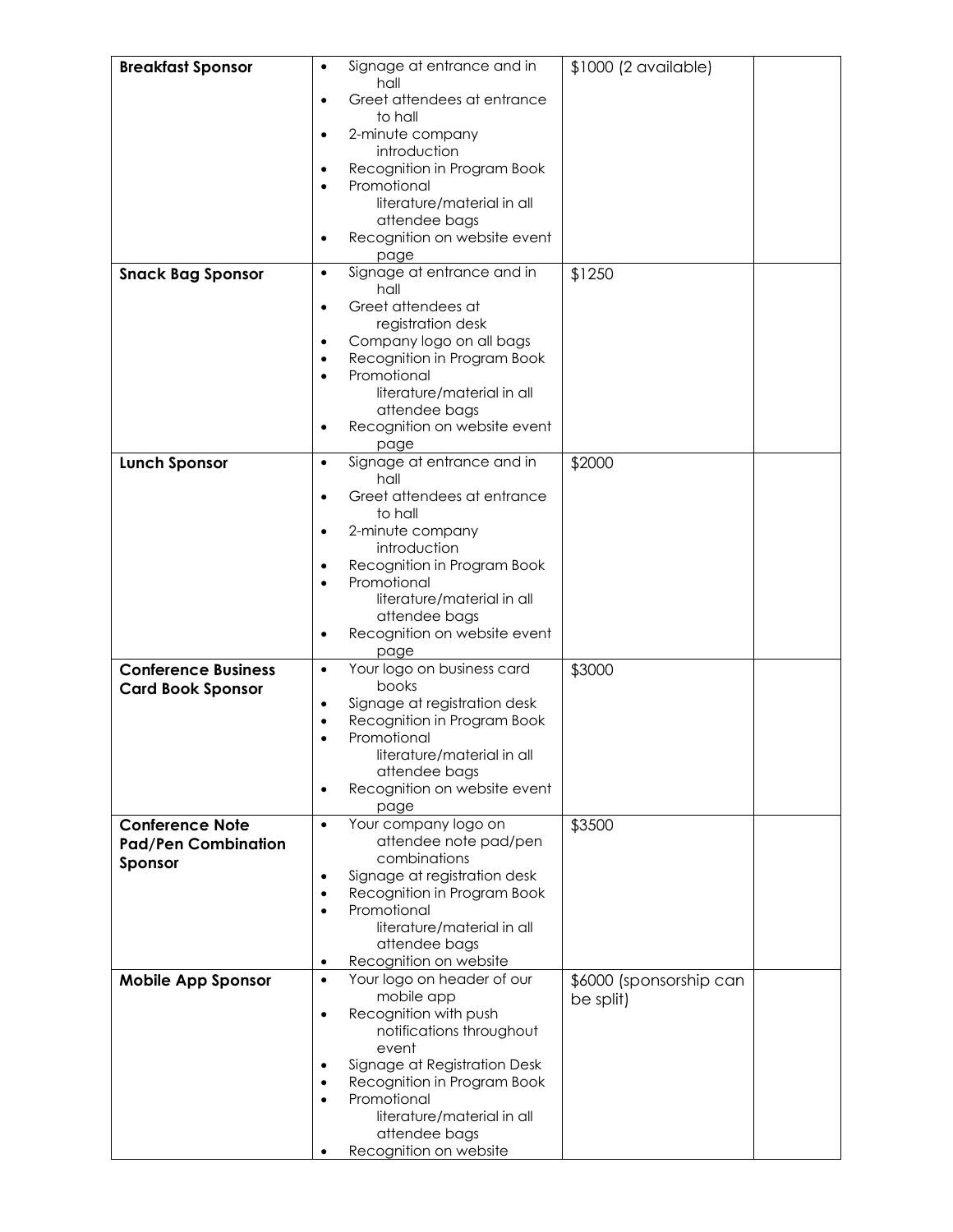#### **PROGRAM BOOK ADVERTISING:**

| <b>ADS</b>                 | <b>DESCRIPTION</b>        | FEE    | TOTAL |
|----------------------------|---------------------------|--------|-------|
| <b>Program Book Inside</b> | Color Ad                  | \$1000 |       |
| <b>Back Cover</b>          |                           |        |       |
| <b>Program Book Back</b>   | Color Ad                  | \$1500 |       |
| Cover                      |                           |        |       |
| Program Book Full Page     | <b>Black and White Ad</b> | \$400  |       |
| Ad                         |                           |        |       |

#### **EXHIBITOR ADD ON BONUS OPTION:**

| <b>EXHIBITOR</b><br><b>BONUSES</b>               | <b>DESCRIPTION</b>                                                                                         | <b>FEE</b>  | <b>TOTAL</b> |
|--------------------------------------------------|------------------------------------------------------------------------------------------------------------|-------------|--------------|
| <b>Gift Registration</b>                         | Exhibitors may gift registration for<br>first time attendees (Must be a<br>Practice Manager/Administrator) | $$200$ each |              |
| <b>Additional Booth</b><br>Personnel             | Exhibitors may increase the<br>presence at their booth with<br>additional booth personnel                  | \$349 each  |              |
| <b>Promotional Giveaway</b><br>in Conference Bag | Your promotional<br>literature/material in all attendee<br>bags                                            | \$300       |              |

#### **ADDITIONAL SPONSORSHIP PACKAGES: PURCHASE A BOOTH, SPONSORSHIP AND A FULL-PAGE AD IN THE PROGRAM BOOK TO RECEIVE 5% OFF THE TOTAL COST OF THE PACKAGE!**

**\*All sponsorships include promotional literature/material in all attendee bags, recognition in the program book and on website, and signage at the registration desk.**